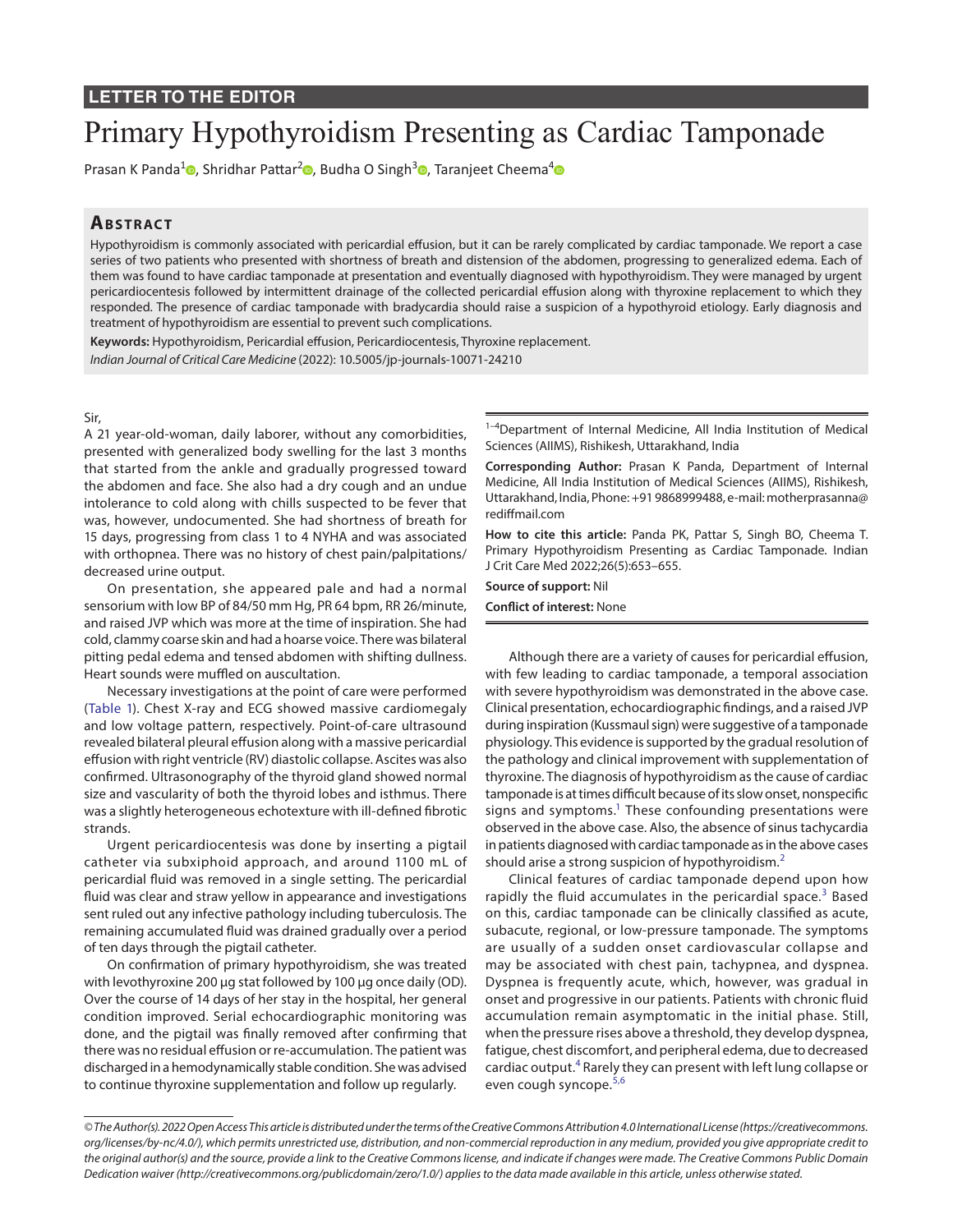<span id="page-1-0"></span>

| Table 1: Basic and advanced investigation performed in the case |
|-----------------------------------------------------------------|
|-----------------------------------------------------------------|

| <i><u><b>Investigations</b></u></i>      | Reference range (adults) | Findings                                                                         |
|------------------------------------------|--------------------------|----------------------------------------------------------------------------------|
| Hemoglobin (g/dL)                        | $13.5 - 17.5$            | 9.5                                                                              |
| White cell count (per µL)                | 4,500-11,000             | 6,500                                                                            |
| Differential count (per µL)              |                          |                                                                                  |
| Neutrophils                              | 1,800-7,700              | 4,550                                                                            |
| Lymphocytes                              | 1,000-4,800              | 1,625                                                                            |
| Monocytes                                | $200 - 1,200$            | 175                                                                              |
| Eosinophils                              | $0 - 900$                | 390                                                                              |
| Basophils                                | $0 - 300$                | 380                                                                              |
| Platelets (per µL)                       | 150,000-400,000          | 178,000                                                                          |
| Peripheral blood smear                   |                          | Microcytic and hypochromic RBCs                                                  |
| Aspartate aminotransferase (U/L)         | $5 - 40$                 | 271                                                                              |
| Alanine aminotransferase (U/L)           | $5 - 45$                 | 150                                                                              |
| Total bilirubin (mg/dL)                  | $0.2 - 1.1$              | 1.07                                                                             |
| Direct bilirubin (mg/dL)                 | < 0.20                   | 0.66                                                                             |
| Alkaline phosphatase (U/L)               | $<$ 240 $\,$             | 640                                                                              |
| Serum total protein (g/dL)               | $6.4 - 8.1$              | 7.20                                                                             |
| Serum albumin (g/dL)                     | $3.2 - 4.6$              | 3.53                                                                             |
| Sodium (mmol/L)                          | 135-145                  | 133                                                                              |
| Potassium (mmol/L)                       | $3.4 - 5.0$              | 4.54                                                                             |
| Chloride (mmol/L)                        | $100 - 108$              | 98                                                                               |
| Urea nitrogen (mg/dL)                    | $8 - 25$                 | 32                                                                               |
| Creatinine (mg/dL)                       | $0.60 - 1.50$            | 1.01                                                                             |
| Glucose (mg/dL)                          | $70 - 110$               | 109                                                                              |
| Erythrocyte sedimentation rate (mm/hour) | $0 - 13$                 | 13                                                                               |
| PT (second)                              | 11-13.5 second           | 11.9                                                                             |
| <b>INR</b>                               | $0.8 - 1.1$              | 1.10                                                                             |
| FT4 (ng/dL)                              | $0.89 - 1.76$            | 0.4                                                                              |
| TSH (uIU/mL)                             | $0.35 - 4.94$            | 184.2                                                                            |
| Anti-TPO (IU/mL)                         | <60                      | 868                                                                              |
| 2D ECHO                                  |                          | Massive pericardial effusion with RA, RV                                         |
|                                          |                          | collapse                                                                         |
| Pericardial Fluid Analysis               |                          |                                                                                  |
| Appearance                               |                          | Clear                                                                            |
| Color                                    |                          | Straw yellow                                                                     |
| Total leukocyte counts                   |                          | 50 cells/cumm                                                                    |
| Differential leukocyte counts            |                          | Mononuclear/lymphocyte: 70/30                                                    |
| Sugar (mg/dL)                            |                          | 72                                                                               |
| Protein (mg/dL)                          |                          | 2.9                                                                              |
| Microscopy                               |                          | Apoptotic cells and a few reactive mesothelial<br>cells. No malignant cells seen |
| <b>CB-NAAT</b>                           |                          | Mycobacterium tuberculosis not detected                                          |
| Acid-fast bacilli                        |                          | Not seen                                                                         |
| Culture                                  |                          | Sterile                                                                          |

Hypothyroid patients with pericardial effusion respond well to thyroid hormone replacement.<sup>7</sup> But those with severe hemodynamic compromise, i.e. cardiac tamponade need emergency pericardiocentesis or surgical drainage. The present case was managed by pericardiocentesis followed by thyroxine replacement and her condition improved significantly.

In summary, hypothyroidism can present in varied ways at any age; hence, the clinician needs a high degree of suspicion to diagnose the condition and order a thyroid function test. The

presence of cardiac tamponade with bradycardia should raise a high degree of suspicion of a hypothyroid etiology.

## **Contributors**

SP, TC, and BS contributed to the data collection and data analysis and were involved in manuscript writing. PKP gave the concept, interpreted analysis, critically reviewed the draft, and approved it for publication along with all authors.